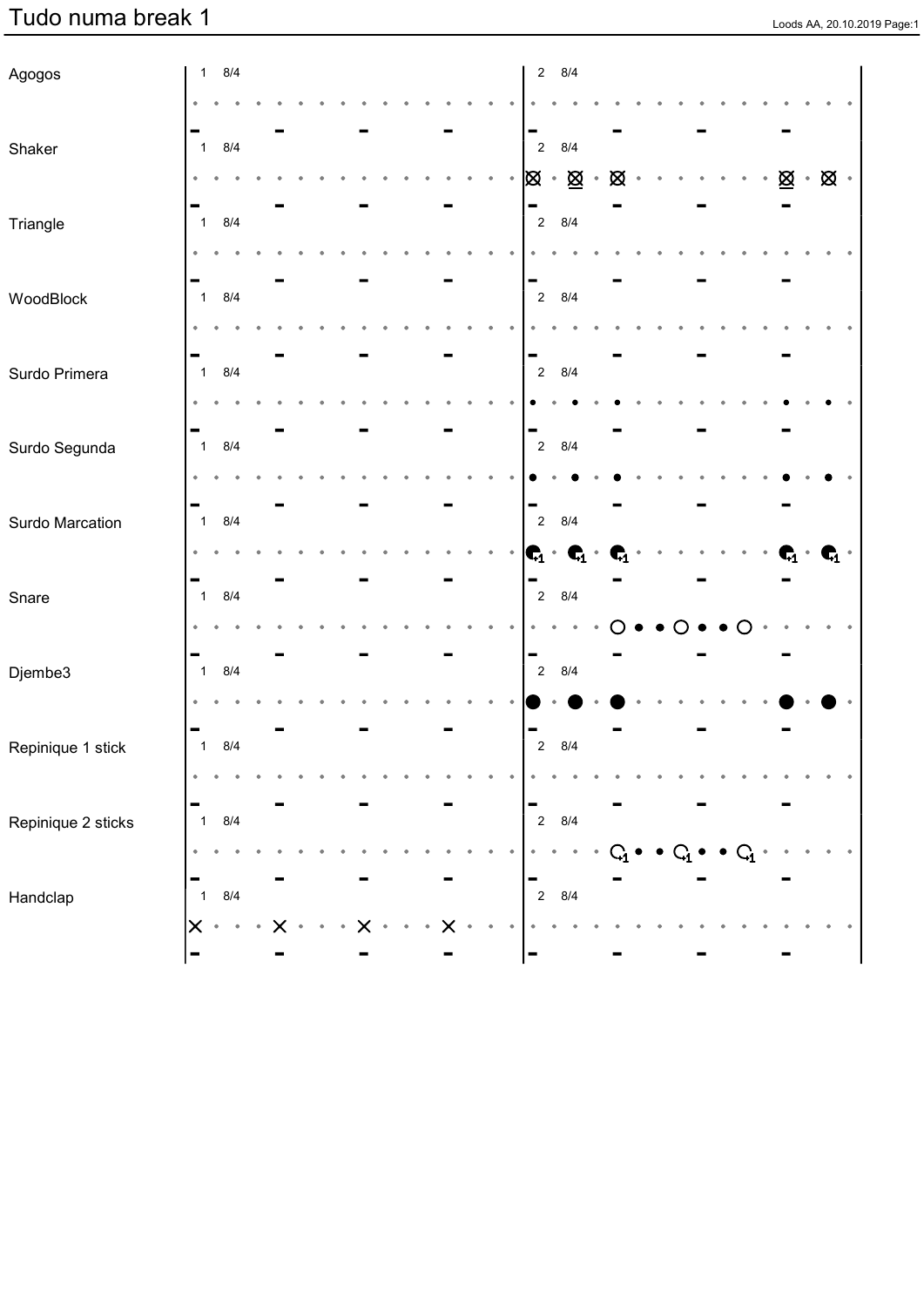## **Tudo numa break 1** Loods AA, 20.10.2019 Page:2

| Agogos             |                           | $3 \quad 8/4$ |  |  |  |  |  |  |                                  | $4 \quad 8/4$                           |                    |                |  |  |                  |                                                 |                                    |  |
|--------------------|---------------------------|---------------|--|--|--|--|--|--|----------------------------------|-----------------------------------------|--------------------|----------------|--|--|------------------|-------------------------------------------------|------------------------------------|--|
|                    |                           |               |  |  |  |  |  |  |                                  |                                         |                    |                |  |  |                  |                                                 |                                    |  |
|                    |                           |               |  |  |  |  |  |  | -                                |                                         |                    |                |  |  |                  |                                                 |                                    |  |
| Shaker             | $\mathbf{3}$              | 8/4           |  |  |  |  |  |  | $\overline{4}$                   | 8/4                                     |                    |                |  |  |                  |                                                 |                                    |  |
|                    |                           |               |  |  |  |  |  |  |                                  | <u> </u> ⊠ ∗ <u>⊠</u>                   | $\hat{\mathbf{0}}$ | $\boxtimes$    |  |  |                  | $\underline{\otimes}$ . $\underline{\otimes}$ . |                                    |  |
| Triangle           | $\mathbf{3}$              | 8/4           |  |  |  |  |  |  | -                                | 4 8/4                                   |                    |                |  |  |                  |                                                 |                                    |  |
|                    |                           |               |  |  |  |  |  |  |                                  |                                         |                    |                |  |  |                  |                                                 |                                    |  |
|                    |                           |               |  |  |  |  |  |  | -                                |                                         |                    |                |  |  |                  |                                                 |                                    |  |
| WoodBlock          | $\mathbf{3}$              | 8/4           |  |  |  |  |  |  |                                  | 4 8/4                                   |                    |                |  |  |                  |                                                 |                                    |  |
|                    |                           |               |  |  |  |  |  |  |                                  |                                         |                    |                |  |  |                  |                                                 |                                    |  |
| Surdo Primera      | $\mathbf{3}$              | 8/4           |  |  |  |  |  |  | $\blacksquare$<br>$\overline{4}$ | 8/4                                     |                    |                |  |  |                  |                                                 |                                    |  |
|                    |                           |               |  |  |  |  |  |  |                                  |                                         |                    |                |  |  |                  |                                                 |                                    |  |
|                    |                           |               |  |  |  |  |  |  | $\blacksquare$                   |                                         |                    |                |  |  |                  |                                                 |                                    |  |
| Surdo Segunda      | $\mathbf{3}$              | 8/4           |  |  |  |  |  |  | $\overline{4}$                   | 8/4                                     |                    |                |  |  |                  |                                                 |                                    |  |
|                    |                           |               |  |  |  |  |  |  |                                  |                                         |                    |                |  |  |                  |                                                 |                                    |  |
|                    |                           |               |  |  |  |  |  |  | -                                |                                         |                    |                |  |  |                  |                                                 |                                    |  |
| Surdo Marcation    | $\mathbf{3}$              | 8/4           |  |  |  |  |  |  | $\overline{\mathbf{4}}$          | 8/4                                     |                    |                |  |  |                  |                                                 |                                    |  |
|                    |                           |               |  |  |  |  |  |  |                                  | $\mathbf{C}_1 \cdot \mathbf{C}_1 \cdot$ |                    | $\mathbf{G}_1$ |  |  |                  | $\bullet$                                       | $\bullet$ $\textbf{C}_1$ $\bullet$ |  |
| Snare              | $\mathbf{3}$              | 8/4           |  |  |  |  |  |  | -<br>$\overline{\mathbf{4}}$     | 8/4                                     |                    |                |  |  |                  |                                                 |                                    |  |
|                    |                           |               |  |  |  |  |  |  |                                  |                                         |                    |                |  |  |                  |                                                 |                                    |  |
|                    |                           |               |  |  |  |  |  |  | -                                |                                         |                    |                |  |  |                  |                                                 |                                    |  |
| Djembe3            | $\mathbf{3}$              | 8/4           |  |  |  |  |  |  | $\overline{4}$                   | 8/4                                     |                    |                |  |  |                  |                                                 |                                    |  |
|                    |                           |               |  |  |  |  |  |  |                                  |                                         |                    |                |  |  |                  |                                                 |                                    |  |
| Repinique 1 stick  | $\mathbf{3}$              | 8/4           |  |  |  |  |  |  | $\overline{\mathbf{4}}$          | 8/4                                     |                    |                |  |  |                  |                                                 |                                    |  |
|                    |                           |               |  |  |  |  |  |  |                                  |                                         |                    |                |  |  |                  |                                                 |                                    |  |
|                    | ۰                         |               |  |  |  |  |  |  | ▬                                |                                         |                    |                |  |  |                  |                                                 |                                    |  |
| Repinique 2 sticks | $\mathbf{3}$              | 8/4           |  |  |  |  |  |  | $\overline{4}$                   | 8/4                                     |                    |                |  |  |                  |                                                 |                                    |  |
|                    | $\bullet$                 |               |  |  |  |  |  |  |                                  |                                         |                    |                |  |  | $\mathbf{Q_{i}}$ |                                                 |                                    |  |
|                    | ۰                         |               |  |  |  |  |  |  | -                                |                                         |                    |                |  |  |                  |                                                 |                                    |  |
| Handclap           | $\ensuremath{\mathsf{3}}$ | 8/4           |  |  |  |  |  |  | $\overline{4}$                   | 8/4                                     |                    |                |  |  |                  |                                                 |                                    |  |
|                    | $\times$                  | $\bullet$     |  |  |  |  |  |  |                                  |                                         |                    |                |  |  |                  |                                                 |                                    |  |
|                    | ۰                         |               |  |  |  |  |  |  | $\blacksquare$                   |                                         |                    |                |  |  |                  |                                                 |                                    |  |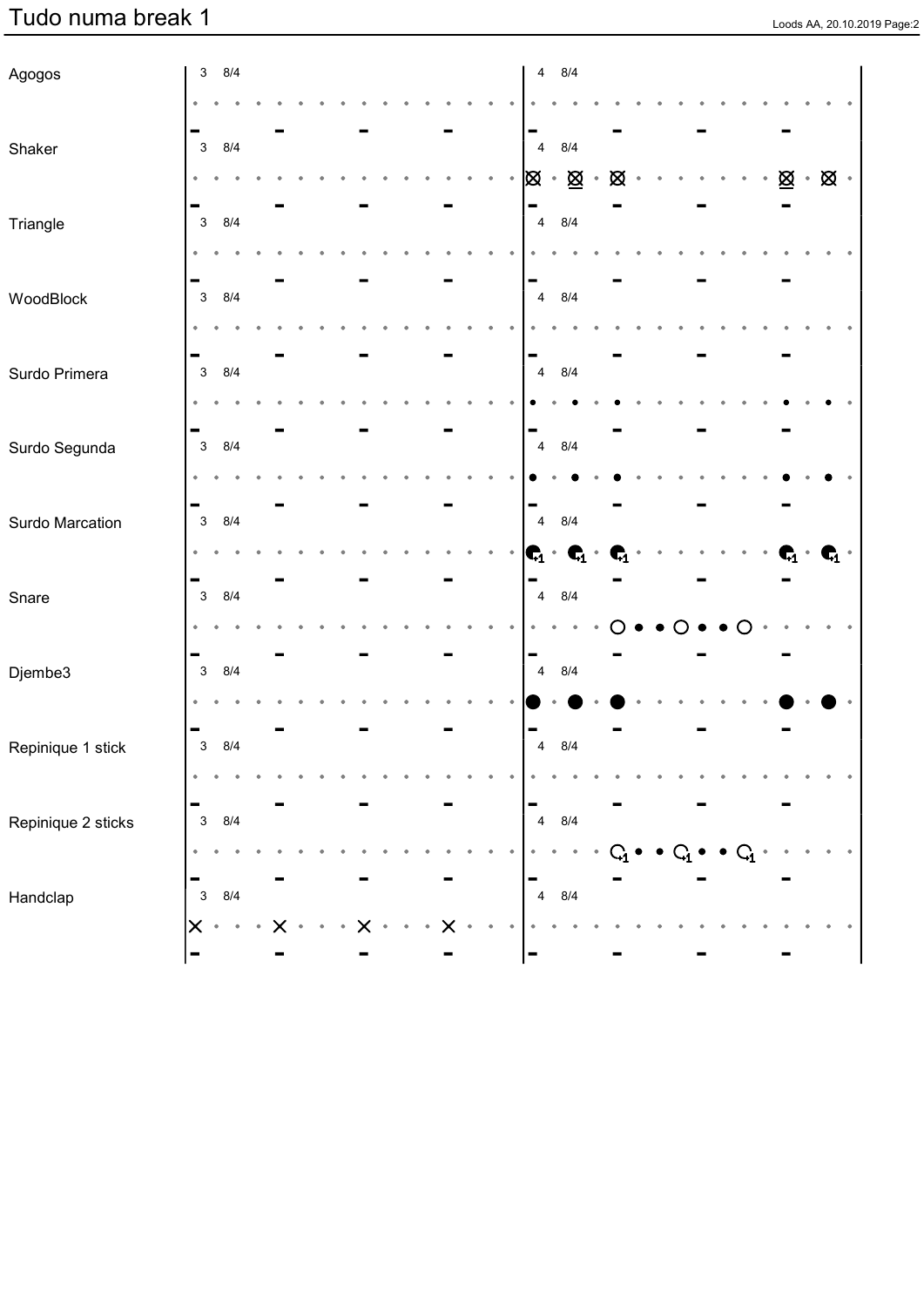## **Tudo numa break 1** Loods AA, 20.10.2019 Page:3

| Agogos             |                 | $5\quad 8/4$  |  |  |  |  |  |  |                                         | 6 8/4   |           |                |  |  |                |                                                 |                                 |  |
|--------------------|-----------------|---------------|--|--|--|--|--|--|-----------------------------------------|---------|-----------|----------------|--|--|----------------|-------------------------------------------------|---------------------------------|--|
|                    |                 |               |  |  |  |  |  |  |                                         |         |           |                |  |  |                |                                                 |                                 |  |
|                    |                 |               |  |  |  |  |  |  | -                                       |         |           |                |  |  |                |                                                 |                                 |  |
| Shaker             | $5\phantom{.0}$ | 8/4           |  |  |  |  |  |  | $\,6\,$                                 | 8/4     |           |                |  |  |                |                                                 |                                 |  |
|                    |                 |               |  |  |  |  |  |  | <u> </u> ⊠ ∗ <u>⊠</u>                   |         | $\bullet$ | $\boxtimes$    |  |  |                | $\underline{\otimes}$ . $\underline{\otimes}$ . |                                 |  |
| Triangle           | $\sqrt{5}$      | 8/4           |  |  |  |  |  |  | -<br>$\,6\,$                            | 8/4     |           |                |  |  |                |                                                 |                                 |  |
|                    |                 |               |  |  |  |  |  |  |                                         |         |           |                |  |  |                |                                                 |                                 |  |
|                    |                 |               |  |  |  |  |  |  | -                                       |         |           |                |  |  |                |                                                 |                                 |  |
| WoodBlock          | $\sqrt{5}$      | 8/4           |  |  |  |  |  |  | $\,6\,$                                 | 8/4     |           |                |  |  |                |                                                 |                                 |  |
|                    |                 |               |  |  |  |  |  |  |                                         |         |           |                |  |  |                |                                                 |                                 |  |
| Surdo Primera      | $\overline{5}$  | 8/4           |  |  |  |  |  |  | $\blacksquare$<br>$\,6\,$               | 8/4     |           |                |  |  |                |                                                 |                                 |  |
|                    |                 |               |  |  |  |  |  |  |                                         |         |           |                |  |  |                |                                                 |                                 |  |
|                    |                 |               |  |  |  |  |  |  | $\blacksquare$                          |         |           |                |  |  |                |                                                 |                                 |  |
| Surdo Segunda      | $\overline{5}$  | 8/4           |  |  |  |  |  |  | $\,6\,$                                 | 8/4     |           |                |  |  |                |                                                 |                                 |  |
|                    |                 |               |  |  |  |  |  |  |                                         |         |           |                |  |  |                |                                                 |                                 |  |
|                    |                 |               |  |  |  |  |  |  | -                                       |         |           |                |  |  |                |                                                 |                                 |  |
| Surdo Marcation    | $\overline{5}$  | 8/4           |  |  |  |  |  |  | $\,6\,$                                 | 8/4     |           |                |  |  |                |                                                 |                                 |  |
|                    |                 |               |  |  |  |  |  |  | $\mathbf{C}_1 \cdot \mathbf{C}_1 \cdot$ |         |           | $\mathbf{G}_1$ |  |  |                | q,                                              | $\bullet$ $\bullet_1$ $\bullet$ |  |
| Snare              | $\overline{5}$  | 8/4           |  |  |  |  |  |  | -<br>$\,6\,$                            | 8/4     |           |                |  |  |                |                                                 |                                 |  |
|                    |                 |               |  |  |  |  |  |  |                                         |         |           |                |  |  |                |                                                 |                                 |  |
|                    |                 |               |  |  |  |  |  |  | -                                       |         |           |                |  |  |                |                                                 |                                 |  |
| Djembe3            | $\sqrt{5}$      | 8/4           |  |  |  |  |  |  | $\,6\,$                                 | 8/4     |           |                |  |  |                |                                                 |                                 |  |
|                    |                 |               |  |  |  |  |  |  |                                         |         |           |                |  |  |                |                                                 |                                 |  |
|                    |                 | $5 \quad 8/4$ |  |  |  |  |  |  | ▀<br>$\,6\,$                            | 8/4     |           |                |  |  |                |                                                 |                                 |  |
| Repinique 1 stick  |                 |               |  |  |  |  |  |  |                                         |         |           |                |  |  |                |                                                 |                                 |  |
|                    |                 |               |  |  |  |  |  |  |                                         |         |           |                |  |  |                |                                                 |                                 |  |
| Repinique 2 sticks | ۰<br>$\sqrt{5}$ | 8/4           |  |  |  |  |  |  | -<br>$\,6\,$                            | $8/4\,$ |           |                |  |  |                |                                                 |                                 |  |
|                    | $\bullet$       |               |  |  |  |  |  |  |                                         |         |           |                |  |  | $\mathbf{C}_1$ |                                                 |                                 |  |
|                    | ۰               |               |  |  |  |  |  |  | -                                       |         |           |                |  |  |                |                                                 |                                 |  |
| Handclap           | $\mathbf 5$     | 8/4           |  |  |  |  |  |  | $\,6\,$                                 | 8/4     |           |                |  |  |                |                                                 |                                 |  |
|                    | $\times$        | $\bullet$     |  |  |  |  |  |  |                                         |         |           |                |  |  |                |                                                 |                                 |  |
|                    | ۰               |               |  |  |  |  |  |  | $\blacksquare$                          |         |           |                |  |  |                |                                                 |                                 |  |